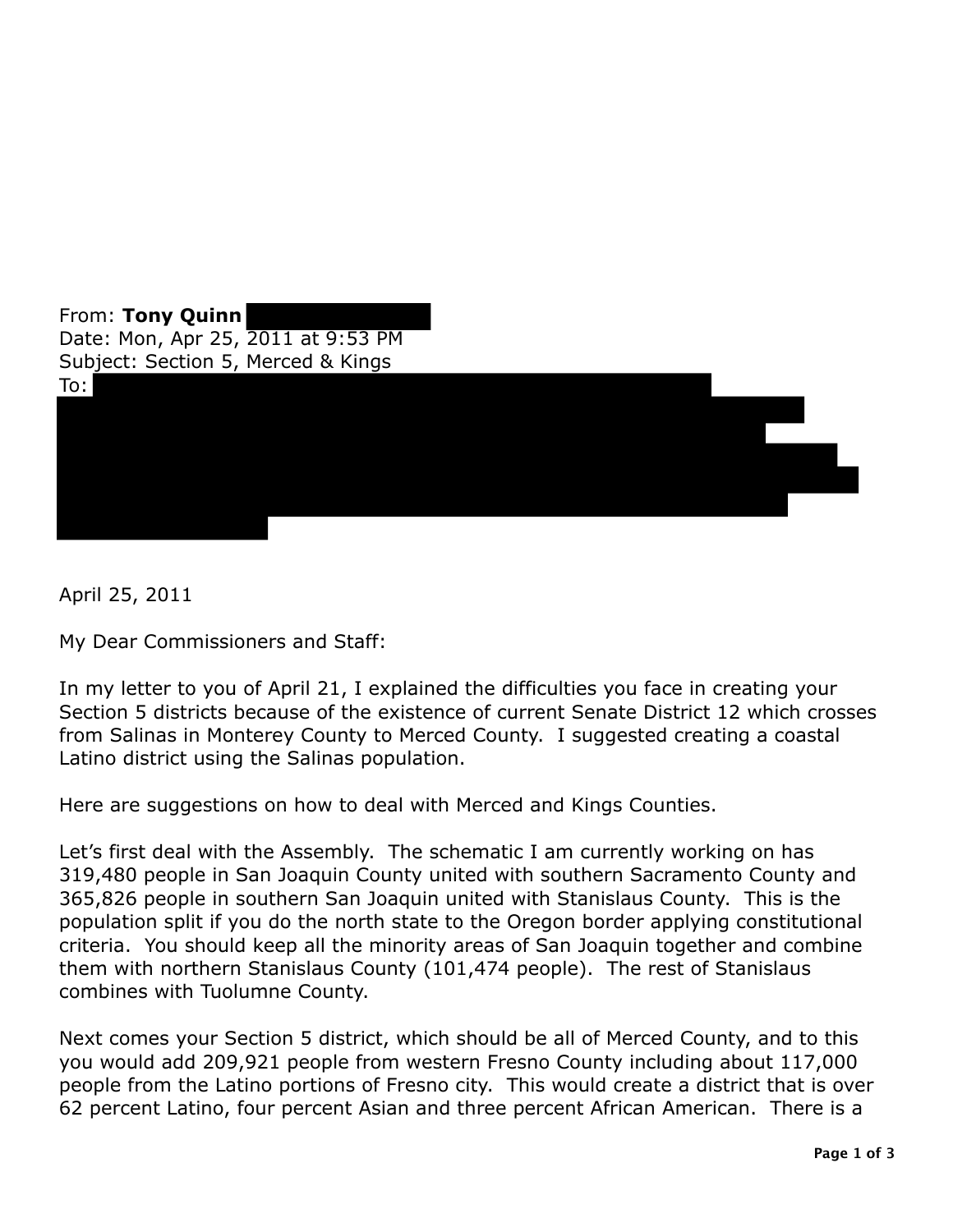Latino incumbent representing much of this area now, so it would surely elect another Latino.

 To its south would be your second Section 5 district, encompassing Kings County. In Bakersfield, you received testimony about keeping all the farm worker/Latino communities together. Actually, the law will require that you do that. You cannot maintain the Latino ratios in Kings County without the Kern Latinos. But you must instruct your staff to carefully preserve the population of the High Desert districts so they do not encroach into the Kern Latino areas. The Kern Latino areas are approximately 250,000 people.

 This population plus Kings County (152,982 people) and 62,692 people from Latino portions of western Tulare County will give you a Section 5 AD that is about 66 percent Latino. The two ADs can be combined into your Section 5 Senate District that would be well over 60 percent Latino. The district would run from Bakersfield to Merced and include heavily Latino parts of Fresno. This is the only way, I believe, that you can maintain a 60 percent Latino population for the districts encompassing both Merced and Kings Counties.

Kings Counties.<br>One caveat, the current Senate District encompassing Kings County is 71 percent Latino. If you felt the need to retain that number, you would need to add in more of Fresno County, but you would not be able to place Merced County into the district. But that would leave Merced County in a district with well under 60 percent Latino population. This one of the difficult choices that you will face.

 I hope you do understand one aspect of the mathematics here, and that is that you must regress to some degree with the Latino population in the districts including Kings County. That is because all of the districts are overpopulated thus must lose population. But you must retain Kings County whole, and it is, oddly enough, the least Latino part of these districts. So you can only remove Latino areas to bring the districts to population equality. Just more evidence of what I told you earlier, the Voting Rights Act is fundamentally a matter of mathematics.

 Finally there is Congress, and one of the worse districts is current Congressional District 18 with its long finger into Stockton. San Joaquin can be its own congressional district taking a small piece of rural Sacramento, and 13,076 people from Stanislaus County. You can back CD 18 entirely out of San Joaquin County, keep its Stanislaus County portion, 247,939 people, and keep all of Merced but then add in Latino parts of Madera County and gain the necessary additional people from Fresno County. It must be 52 percent Latino and this formula should achieve that.

 The Section 5 CD just to the south, current CD 20, is over by 41,446 people and all that can go into CD 18. But that will have to come out of the district's Fresno portion. The district is currently 70 percent Latino but, as I pointed up above, there may be some